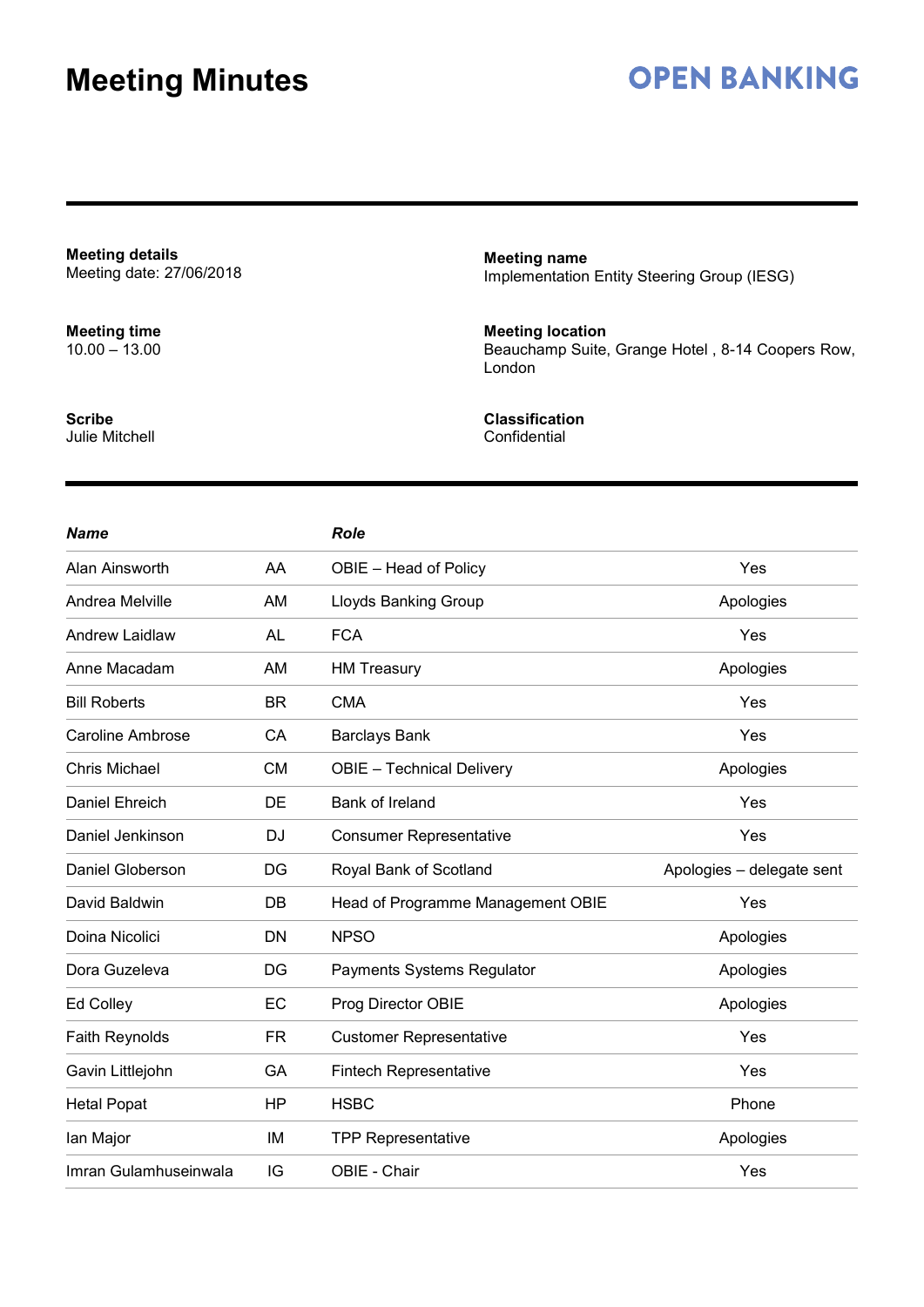# **OPEN BANKING**

| John Hutton           | JH          | Nationwide                          | Phone          |
|-----------------------|-------------|-------------------------------------|----------------|
| Mark Chidley          | <b>MCH</b>  | <b>Consumer Representative</b>      | Yes            |
| <b>Julie Mitchell</b> | <b>OBIE</b> | Secretariat                         | Yes            |
| Mark Mullen           | МM          | Atom Bank                           | Yes            |
| <b>Matthew Perks</b>  | <b>MP</b>   | Nationwide                          | Apologies      |
| Paul Horlock          | PH          | <b>NPSO</b>                         | Apologies      |
| <b>Phillip Mind</b>   | PM          | <b>UK Finance</b>                   | Yes            |
| Richard Lindsay       | <b>RL</b>   | OBIE - Comms                        | Apologies      |
| <b>Richard Rous</b>   | <b>RR</b>   | <b>Lloyds Banking Group</b>         | Yes            |
| <b>Robert White</b>   | <b>RW</b>   | Santander                           | Phone          |
| <b>Roy Hutton</b>     | <b>RH</b>   | <b>Allied Irish Bank</b>            | Yes            |
| <b>Ruth Mitchell</b>  | RM          | <b>Electronic Money Association</b> | Apologies      |
| <b>Stephen Smith</b>  | SS          | Lloyds                              | Yes            |
| Stephen Wright        | SW          | Royal Bank of Scotland              | Yes - Delegate |
| <b>Thaer Sabri</b>    | <b>TS</b>   | <b>Electronic Money Association</b> | Yes            |
| Vickie Hassan         | VH          | Danske Bank                         | Yes            |
| Rajeev Walia          | <b>RW</b>   | <b>OBIE</b>                         | Yes - Guest    |
| Freddi Gyra           | FG          | <b>OBIE</b>                         | Yes - Guest    |
|                       |             |                                     |                |

### **No. Agenda item**

### **1.a MINUTES**

**1.1. IG** opened the meeting and reviewed the minutes and action log. **IG** confirmed the minutes had been circulated and comments had been received and incorporated. **The minutes were accepted as final** post one minor text amendment to item 2.51, and to ensure OK was marked as attended via phone.

### **1.b. ACTION LOG**

**1.2**

| <b>Action Number</b> | Owner | <b>Description</b>                                                                                                                                                                                                                               | <b>Status</b> |
|----------------------|-------|--------------------------------------------------------------------------------------------------------------------------------------------------------------------------------------------------------------------------------------------------|---------------|
| IESG_2018_301_71     | IG    | P5b to be discussed at May IESG meeting. IG to look at<br>governance perspective                                                                                                                                                                 | <b>CLOSED</b> |
| IESG_2018_301_80     | EC    | <b>Path to Green @ OBIE Level:</b> Address actions necessary to<br>return OBIE Amber statuses to green and review risks to<br>implementation for the eco-system, focussing on the effect of<br>CLOSED<br>both Release 2 and Release 3, June IESG |               |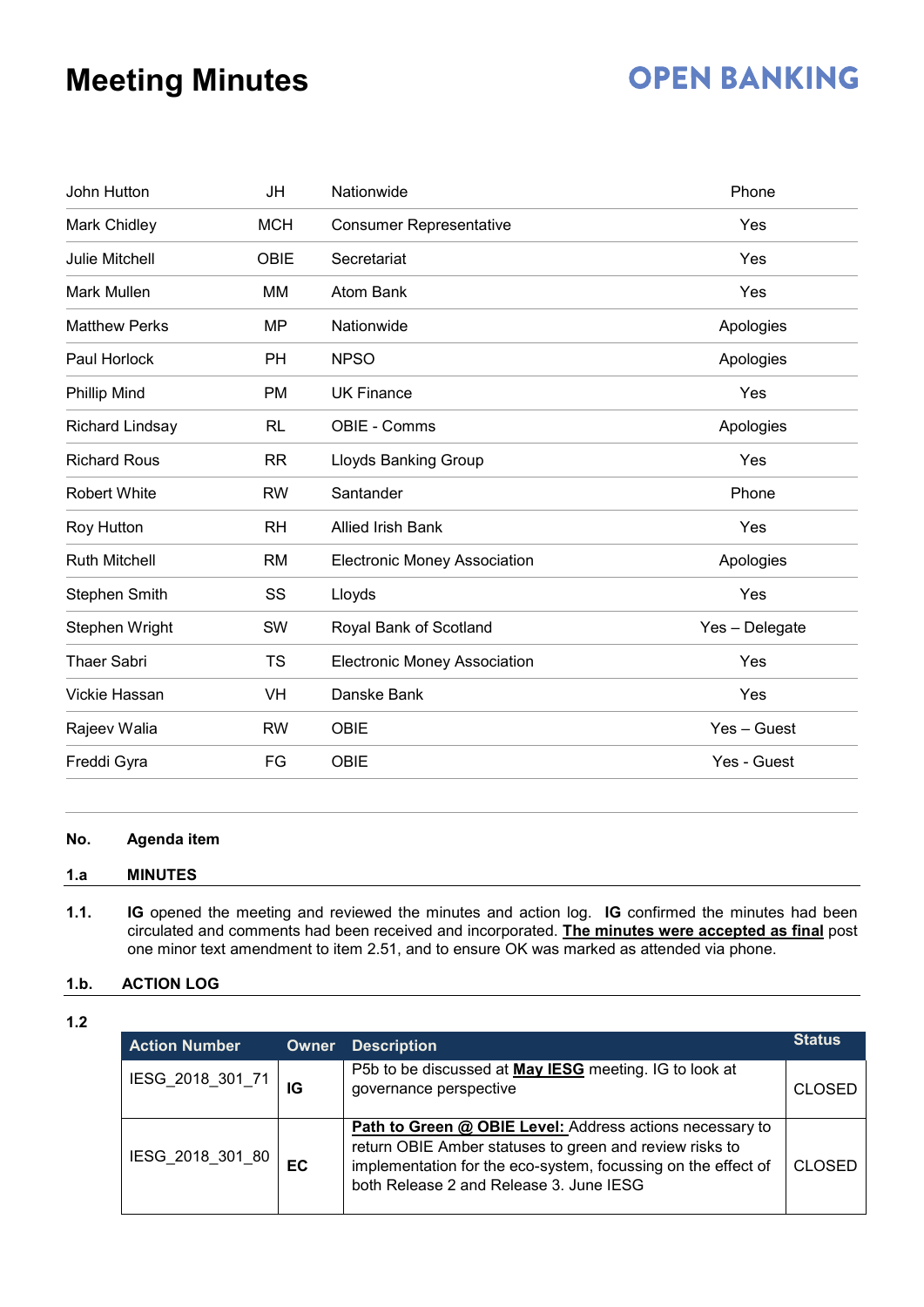# **OPEN BANKING**

| IESG_2018_301_87 | EC        | Procurement Process on DWG: Paper to be submitted to<br>June IESG. To provide procurement evaluation paper making<br>clear the criteria used and ensuring conflicts of interest are<br>addressed.                                                                                                                                                                                                                                                                                                                                                                                                                                                                            | <b>CLOSED</b> |
|------------------|-----------|------------------------------------------------------------------------------------------------------------------------------------------------------------------------------------------------------------------------------------------------------------------------------------------------------------------------------------------------------------------------------------------------------------------------------------------------------------------------------------------------------------------------------------------------------------------------------------------------------------------------------------------------------------------------------|---------------|
| IESG_2018_301_89 | <b>CM</b> | P13: Following IG approval of this item a meeting is required<br>early w/c 4/6 to focus on the way forward, followed by a one<br>page memo to circulate to IESG on the outcome of that<br>meeting. IG confirmed to CM that the paper is approved<br>subject to the meetings and written update.                                                                                                                                                                                                                                                                                                                                                                              | <b>CLOSED</b> |
| IESG_2018_301_90 | IG        | Agenda Items: 2.C: Change Requests for Recommendation<br>(I. Non Repudiation Payments & II. (Critical) Technical<br>Enhancements) 2.D. Proposition for Conformance and<br>Certification 2.G Open Data Specifications for Endorsement<br>(I. FCA Metrics API v1.0 & II. Open Data API v2.2.1)<br>IG believed these were non contentious items, which had<br>been through PMG and TDA and was minded to approve<br>them, however with the following caveat: If the IESG has any<br>objections or points of contention they should make<br>representation in the next 24 hours, after which IG will then<br>write to the IESG and let them know any specifics or nil<br>return. | <b>CLOSED</b> |
| IESG_2018_301_91 | AA        | Working Group Update: 1) AA to issue IESG letters (note<br>redactions) and pack and include timeline to enable IG to<br>agree and conclude this item with the CMA/HMT/FCA.                                                                                                                                                                                                                                                                                                                                                                                                                                                                                                   | <b>CLOSED</b> |
| IESG_2018_301_92 | EC        | EC to prepare one pager note on "Heads of Terms for non-<br>CMA9 ASPSPs" - covering facts and expectations etc. (item<br>will become key artefact for RL outreach prog)                                                                                                                                                                                                                                                                                                                                                                                                                                                                                                      | <b>OPEN</b>   |
| IESG_2018_301_93 | IG        | Plan on a Page (PoaP): 1) IG to email IESG to highlight<br>minor changes on the PoaP 2) IG to discuss with Bill Roberts                                                                                                                                                                                                                                                                                                                                                                                                                                                                                                                                                      | <b>CLOSED</b> |

### **1.c PROGRAMME UPDATE OBIE & CMA9**

1.1. **DB** provided a Programme Update:

*OBIE Status*

- 1.2. **FR** raised a question on the evaluation in Q2 18 and felt it needed updating, observing that P15 and P14 have been pushed out.
- 1.3. **FR** also commented that she had not seen any material relating to Confirmation of Payee (CoP) and was concerned that there was a scope of issues that had not been fleshed out, which included who was offering this service and what were the implications to TPP. **FR** stated she had hoped that it would be designed and managed by the NPSO, but felt it was not happening because OBIE were already at solution design stage. **DB** advised that OBIE were working with the NPSO to get an agreed solution and design and advised that OBIE would also be providing the API specs, update PMG w/c 2nd July and publish the papers on Confluence. **DB** added that the NPSO were leading in terms of proposition and the engagement with all the ASPSPs. **IG** advised that the NPSO would be managing the stakeholders and believed that in a previous IESG regarding CoP it was agreed that the IESG would not discuss CoP at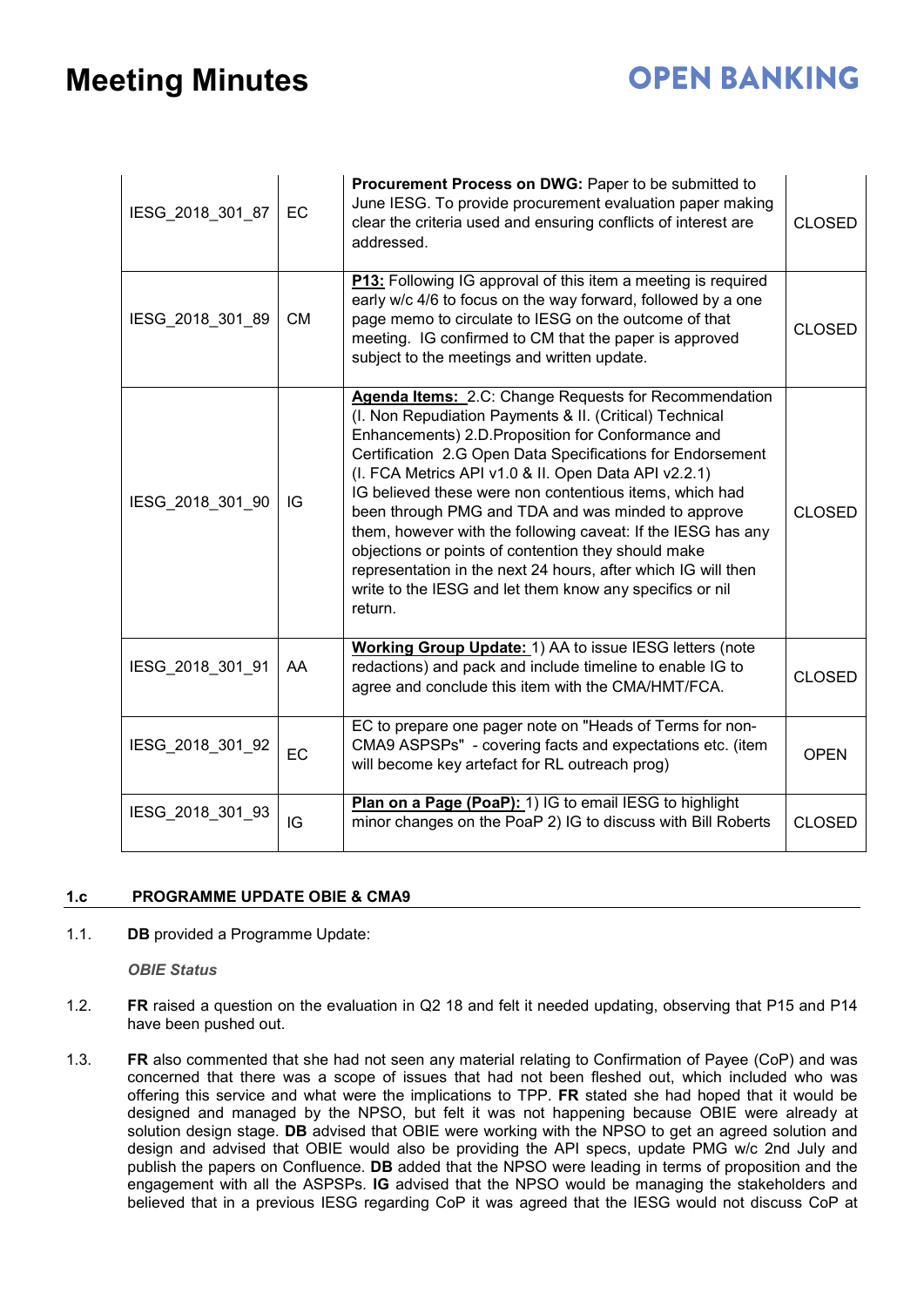such a technical level. It is an NPSO product and he was reluctant to get the IESG involved in the shaping and sign off. **IG** believed better understanding of the NPSO governance process was required and suggested that NPSO would consult across various forums to provide all stakeholders a view.

1.4. **JW** speaking on behalf of PH, advised comms was going live on 29<sup>th</sup> June, which will socialise where the NPSO stands in terms of the draft specifications, documentation and includes a plan on how to engage with all interested parties. **JW** confirmed that he will raise the issue with PH on how that engagement relates to OBIE/IESG.

### *ACTION: IESG\_2018\_301\_94 - PH & IG to discuss CoP with NPSO and present an update at the August IESG.*

- 1.5. **RW** was surprised to see the CoP technical standards on the OB website rather than the NPSO's. He stressed there should be governance in the IESG before taking a form of responsibility for it and that it should in future sit on the NPSO website. **RW** also stated that it was important to understand what was going to happen with the funding model on CoP and believed that the assumption was that the Open Banking budget will pay for everything, although didn't think this was agreed to previously, future expectations and additional costs need to be understood.
- 1.6. **RH** expressed his concern about the IESG having oversight of any additional demands, how people are going to register for it, if it's coming over the infrastructure built for one purpose, could a multitude of queries bring down the other side. **RW** agreed, stating in November and December 600 plus entities would need to be registered on the OB directory, how is that going to be done? There will be potential, significant spikes and there is a need to understand how, operationally that will work.

### *ACTION: IESG\_2018\_301\_94 - IG to liaise with NPSO and look how to address this quickly and as a backstop will give them a slot at the next IESG to advise how the consultation is working.*

1.7. **GL** asked if there were any plans to add anything monitoring related and performance metrics within the programme update. **IG** confirmed that the monitoring function had not been created yet and still needed scoping out, once complete that information will then be incorporated into the pack.

### *CMA9 Status Update*

- 1.8. **IG** asked for comments around Release 1.
- 1.9. **GL** noted there were a lot of items classified as "Blue", feedback from the TPP market did not agree. He felt there was a lot of emphasis on PSD2 compliance, yet six months later, the market's ability to consume some of the CMA9 were not in a position to do so. **GL** advised that he would contest some of the "Blue" and the TPPs felt that the focus had shifted from what is to be done next, rather than making what has been done to date functionally available and working. **GL** advised that he had hoped the teams would have gone back to refocus their efforts on the current delivery and commented that it had been variable amongst the CMA9. The TPPs were struggling to have their propositions live in the market because they were finding the APIs unreliable and authentication flows were unworkable. **GL** summarised that there should be real focus on getting Release 1 working and then focus on the further releases.
- 1.10. **RR** stated that LBG were doing their best and had received positive feedback from Monzo "Lloyds Bank doing a sterling job with their Open Banking implementation. Leaning into it, doing the right thing." and acknowledged that ASPSPs should demonstrate continuous improvement. **SW** also noted that RBS had seen success in the marketplace.
- 1.11. **IG** stated that "Complete" does not mean that the entity had stopped working on the proposition and suggested there was a need to define the RAG status.

### *ACTION: IESG\_2018\_301\_99 - DB to look at definitions of RAG and Complete status.*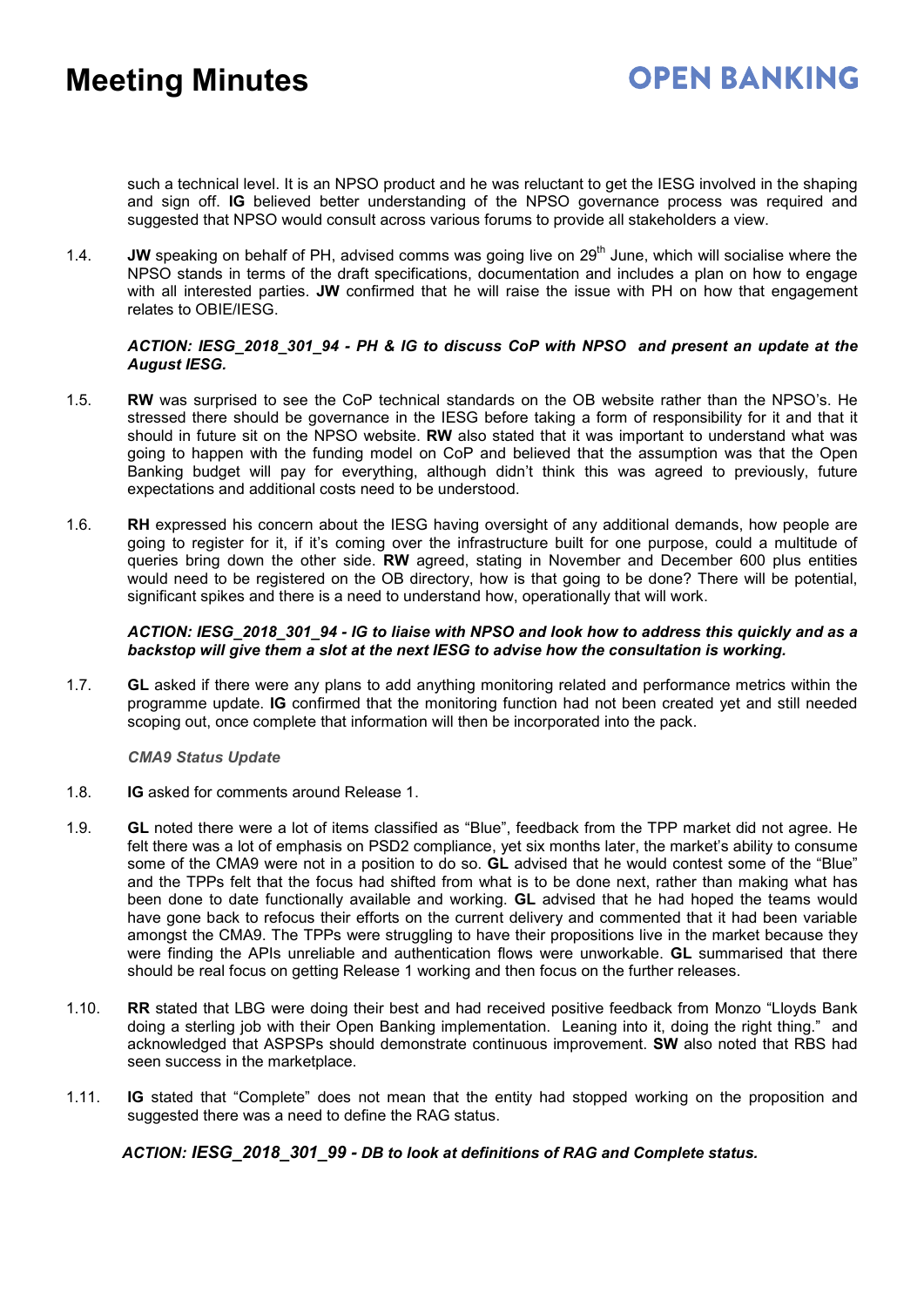1.12. **MM** asked if there was a "snag list". **DB** advised that issues and defects are logged in Jira, but the RAG is down to CMA9 interpretation as to what their position is. **IG** advised that the snag list is comprehensive and is being fed back through the OBIE which in turn allows the pace of turnaround to be reviewed. **DB** advised that he expected each of the CMA9 to have their own internal snag list and only when they are reporting standards, specs or guideline issues can OBIE capture them. **IG** advised that discussions around P3 and P4 will provide a different perspective on this matter.

**OPEN BANKING** 

- 1.13. **IG** asked the IESG if there were any comments on Release 2 or Release 3.
- 1.14. **RH** asked about the FCA quality metrics as it was agreed that rather than each bank building an individual API it would be have one central host, which would be the OBIE. **RH** said that he was nervous about comments surfacing that the banks will have to build a contingency, if the central one goes down. **RH** expressed that AIB was relying on the OBIE so they don't have to build it themselves. **DB** advised that the comment came from the each of the individual banks. OBIE is on target for delivery and had no concerns. OBIE provide the spec for end points for all the CMA service quality metrics, the individual banks provide the FCA part.

#### *TPP Funnel*

- 1.15. **IG** asked DB if there were any significant changes from last month. **DB** advised just a few minor tweaks, and if further feedback was to be added, this can be done via the Working Groups.
- 1.16. **IG** asked if the production box on slide 27 contained TPPs and ASPSPs, i.e. an ASPSP who has their own TPP offering in the market. **DB** advised he didn't have full breakdown and there was duplication.
- 1.17. **IG** advised the IESG about the bottlenecks that the TPPs were experiencing with the FCA. However, the FCA has now provided IG with an escalation point person. **GL** asked for more details. **IG** suggested that if any TPP had an issue they should approach the FCA directly as he was unable to share the information. **AL** confirmed he would speak to GL after the meeting.
- 1.18. **GL** asked DB about the figures in the funnel, 31 are licensed and in production, do they have a live certificate. **DB** responded advising that the 31 were in production and registered with the FCA, and he assumed they were in possession of a live certificate. **IG** also advised that there is a small number who are authorised but they are not progressing with OBIE at present or any other form of open banking.
- 1.19. **IG** stated that the ASPSP funnel is new to IESG and will become very important when non CMA9 members join and it would be good to identify which are CMA9 brands.
- 1.20. **FR** expressed she was wary that ASPSPs were promoting screen scraping, asking if there was a summary of where this is being promoted? It would be helpful to see what this competing market looks like as the longer screen scraping goes on, the harder it will make API adoption. **HP** advised that this was not an appropriate way to think about it, as the APIs being created through the CMA and PSD2 only cover payments products. There are other productsthat TPPs would like access to in order to fulfil use cases for end customers. **HP** felt that these were not competing methods and over time more products would be made accessible by APIs across the market. **FR** believed a more strategic approach would be to expand APIs across other product sets. Stating it's important to understand where the ASPSPs are not using the APIs available and using screen scraping instead. **RW** also expressed the importance to remember there are only nine banking institutions that are ASPSPs at present and coexistence is needed in the short term and acknowledged that there is future strategic requirement to work to hat will fully enable API and get rid of screen scraping.
- 1.21. **IG** agreed it was a good point to raise but would not commit OBIE to producing stats to cover this matter. **RH** was more concerned about what the banks that have not joined OBIE are planning to do.
- 1.22. **MM** advised that is was not that straight forward and that not all ASPSPs, outside of the CMA9 were comparable, stating that not all banks have a product that would require them to join Open Banking e.g. they are not offering payment accounts. **MM** also added that he would be cautious in offering a deposit based account in a PSD2 banking world as he believed it could destabilise the liquidity of his business,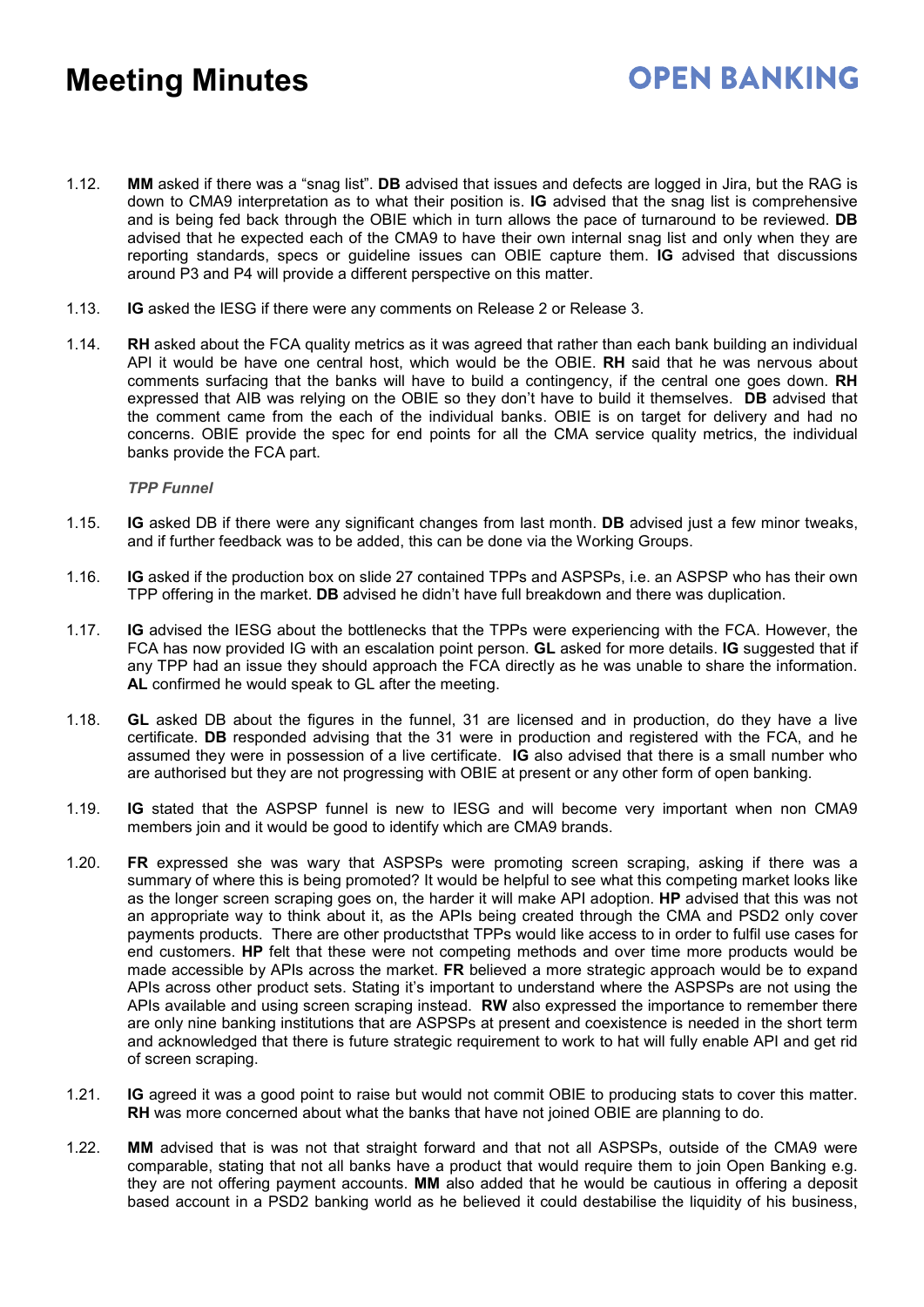therefore the choice of an ASPSP to engage does not sit around whether they wish to support Open Banking or not it's about what they want from it.

- 1.23. **RH** observed there are a number of banks who have not engaged with OBIE who are offering payment accounts and will have to be PSD2 compliant.
- 1.24. **FR** stated this goes back to the consumer question and why are APIs important. This should not be approached half-heartedly and it's important to deliver a better outcome for consumers or are there other items in the market that are equally as good or not, although she confirmed that she was of the opinion that APIs are more secure.
- 1.25. **GL** confirmed that the TPPs will adopt the API however, questioned quality and for the large volume of current customers stated it's going to take a while to transition and re-on-board.
- 1.26. **BR** reiterated to the IESG members that the reason all were here was not a common cause but the CMA Order and the legal obligation.
- 1.27. **PM** advised that UK Finance had conducted a survey of its members who provides access to payment accounts and all responded that they would provide API access.
- 1.28. **IG** stated it would be sensible for non CMA9 ASPSPs to voluntarily adopt API standards in order to be PSD2 compliant. It's important to be aligned around this and a tactical approach by the CMA9 is needed to get over this hump and encourage the adoption of the standard. **IG** also stated that the commercial elements will not be in place for at least 12 months, so this needs work. **IG** advised he would like to revisit this in detail in the Heads of Terms one page document and this should deal with the concerns that the non CMA9 ASPSPs have about joining in the Open Banking Standards. **IG** also advised that he had been surprised how many ASPSPs had told him they had been using the OB standards for a considerable amount of time, however they have not put their head above the parapet because they don't understand the governance of what OBIE are doing, had concerns around cost and obligations of joining the OB Standard and some are even concerned they have to fall under the mandate of the CMA Order. These issues need to be written down clearly and explained to the market. **IG** stated that this was the tactical approach he would like to see playout for two to three months.
- 1.29. **MCH** asked how many of the 29 brands were CMA9.

*ACTION: IESG\_2018\_301\_95 - DB to liaise with Simon Waller regarding the breakdown of numbers in TPP funnel slide, identifying any double counting etc. and ensure reflected in slides going forward. Also to identify which of the brands were CMA9.*

#### **2.a Path to Green- OBIE Level**

- 2.1. **IG** provided a short update on the paper and asked if there were questions or clarifications on the Path to Green.
- 2.2. **CA** suggested that although the document was well thought through, it might be better to have all status set to Green and if a milestone looks like it will be missed, then there should be a call to action. **IG** agreed this would make it more efficient. **DB** confirmed he was happy to move the plan to Green.
- 2.3. **IG** confirmed he would be a proponent of Green and to have an escalation point if it looks like something is moving towards Amber. The issue should be raised with him first and he would then in turn email the IESG to work through the matter. **IG** confirmed that the next two months are going to be sensitive to any delays.
- 2.4. **RH** stressed that specs should be as close to final as possible when presented to IESG. **DB** confirmed that the specs go via TDA, PMG etc. where they are baselined and then any changes are managed through the Change Request process.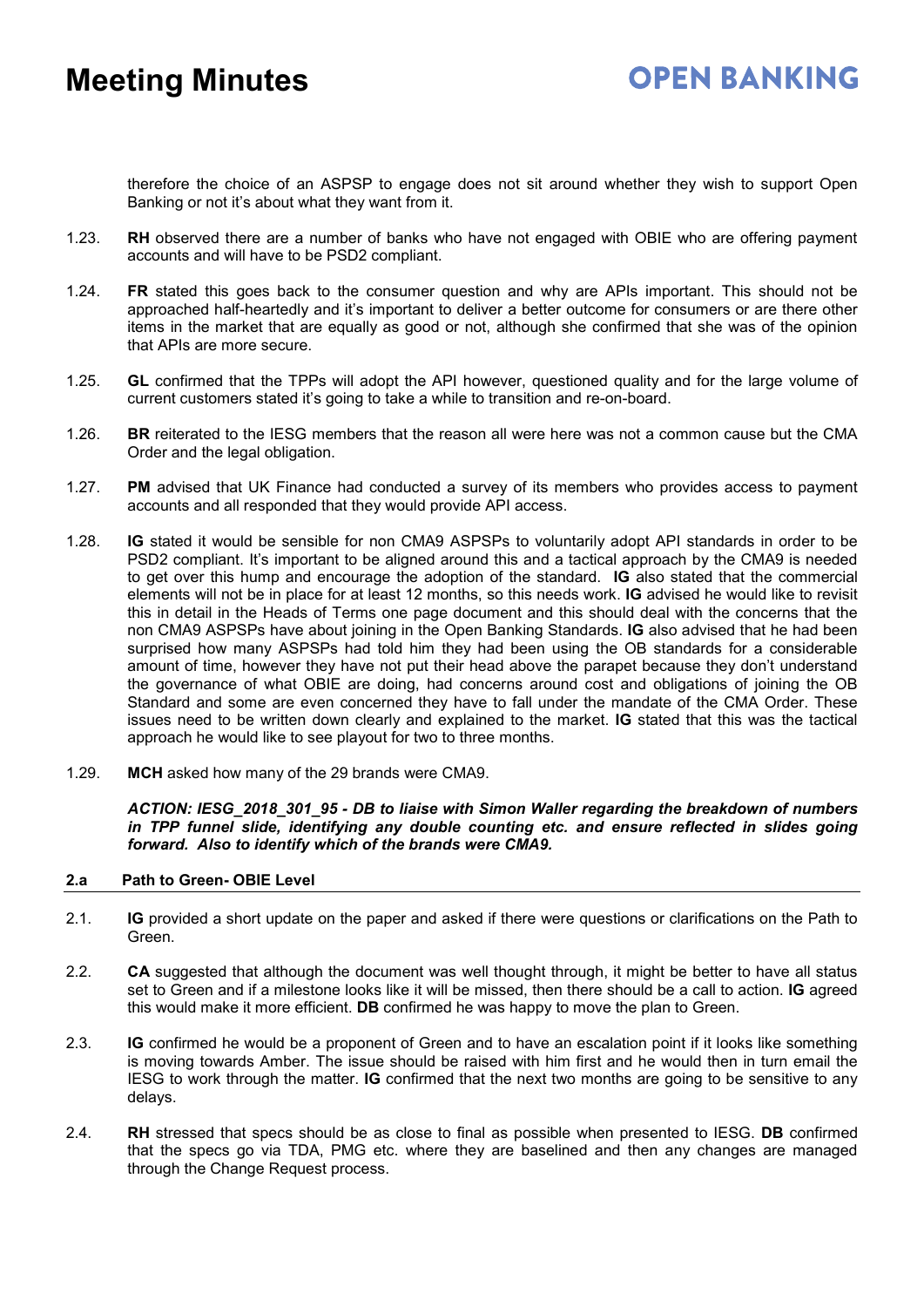2.5. **RW** advised that on Version 3, OBIE had been able to ensure the standards were defined and support the product requirement which enables the OBIE to work from a position of stability. **IG** stated it was important to guard against undue complexity and supported the approach of reverting to IESG in the case of bottlenecks at PMG etc. as a matter of urgency (same day).

**OPEN BANKING** 

- 2.6. **JH** shared his concerns around the lack of plan and specs for Release 3 and asked if there was a better way to speed up the process. He also felt that the members were "drowning" in the amount of governance surrounding the specs.
- 2.7. **IG** identified that there were two types of governance; delivery, which he was satisfied that it was working well; however evaluation governance was new and there were lots of moving parts, agreeing it was tough to strike a balance with too little/too much, but would err on the side of too much in the early stages.
- 2.8. **JH** and **IG** agreed to take this off line for a bilateral discussion.

*ACTION: IESG\_2018\_301\_96 - Path to Green escalation process to be formulated. Items to be marked as green and escalated to EC/IG when there is potential to miss a milestone.*

2.9. **IG** advised agenda running order change as JW would provide an update later on the API Evaluation Group.

#### **2.b Open Data Specs for CMA SQM v1.0 API**

- 2.10. IG this is a piece that is hosted by the OBIE and it has received significant consultation to ensure the correct interpretation of the CMA Order, and the team are now requesting IESG approval to go live on the website. IG asked if there were any questions.
- 2.11. No questions raised; IG was **minded to approve the specification for publication**.

#### **2.d P13 – Multi Auth**

- 2.12. **IG** stated that the last time this was presented to IESG; there were questions around the legal interpretation. **IG** advised that there was now good consensus from the various stakeholder groups including members of IESG, giving significant clarity to **move to specification**, although the team did need a little clarification from the FCA, but this would not hold up the delivery process.
- 2.13. **IG** understood that consensus had been reached. **RR** agreed that OBIE/IESG were at a good place with this recommendation; however he had a question on "*that banks must make available to PISP the status update…"* and on top of what is currently offered by the banks, there is also going to be an obligation on a final status to say that it's gone. **RR** advised that his understanding was that if during the chain there had been a change in the amount that will be communicated to the PISP again at that time. **RR** stated that he wanted to move away from the blow by blow process, and asked that section six, paragraph three be clarified' *"relating to any amendment in the payment order in the chain…"* he interpreted could be presented on a blow-by-blow basis and not at the final hurdle.
- 2.14. **RW** advised that there was an obligation to confirm back to the PISP if there had been any changes between the first and final authorisation, although there was a question of when this communication takes place and is something that has to be worked through in the design process. Consensus was that in the event of any changes it could be at the end of the process. RR agreed with this interpretation
- 2.15. **HP** requested that RW make the fields optional to ensure that customer permissions are not inadvertently breached. **RW** advised that this particular point had been previously noted.
- 2.16. **DJ** advised that discussions had taken place with TPPs and in their view the end status is absolutely critical, the view of status updates during the flow was an additional request on which there has been quite a lot of challenge.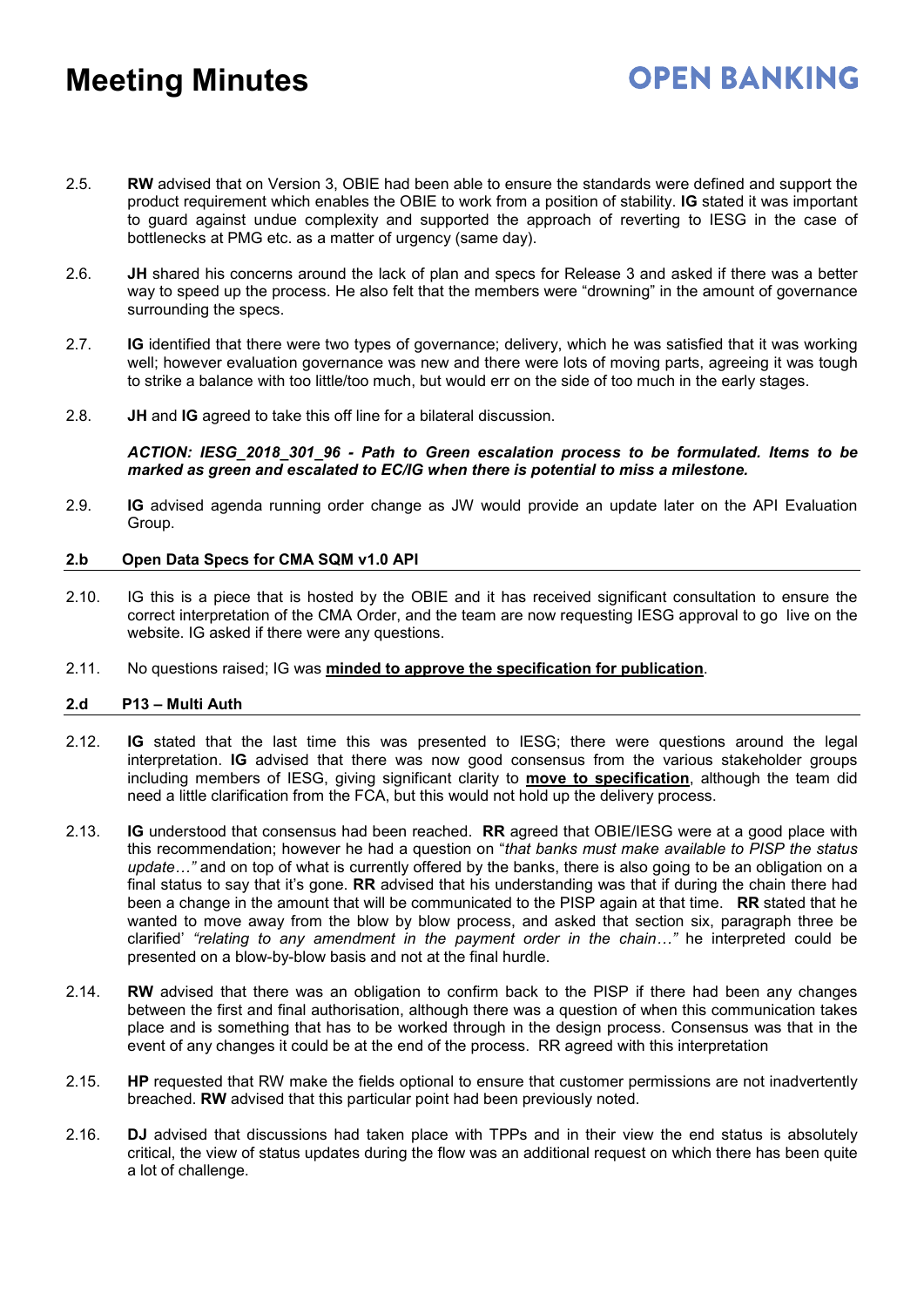2.17. **RR** expressed that it was important to continue to support the current user journeys. **DJ** spoke in detail about the process, with particular focus on an additional ask from the market, the end status is critical it is the view during the flow or chain that is the additional request. **RR** advised that LBG do not provide this service (the blow-by-blow version), to customers today on any channel, for a number of very good reasons and would be hesitant to take it up.

**OPEN BANKING** 

- 2.18. **GL** asked how this related to the EBA guidelines. **JW** advised it required further review and the implications need to be considered.
- 2.19. **CA** believed the question had been answered and there was a broader piece of work that needed doing, now that EBA guidelines were available and felt that OBIE were now in a place to move this item forward.
- 2.20. **RW** responded to IG's comment on point of clarification; and it was to ensure that OBIE doesn't breach anything from a regulatory perspective if things change between the first and final authorisation. He doesn't believe there is an issue, but a final discussion is needed to close out this point.
- 2.21. **HP** continued to express concerns and talked through the token exchange process for initiating payments advising that he had asked IG and the team to review the current design as he felt parts of it could, in some circumstances, be at the detriment to the customer and contrary to the EBA draft guidelines.
- 2.22. **IG** advised HP that it will be reviewed. **IG** then stated that he was still unclear about the first screen and how is the end of a multi-auth journey defined. **FG** advised IG of the process.
- 2.23. **IG** asked the IESG if there were all comfortable and had reached a consensus. No further questions raised; **IG** was **minded to approve the specification for publication** and asked RW to follow up with the FCA on the outstanding query

### **Additional Item: Update from James Whittle**

2.24. **JW** provided an overview on the API Evaluation Group, advising that they were looking at the specs of the APIs to establish what good looks like with regards to the specs and conformance with RTS and other obligations. **JW** advised that work is progressing and it has been agreed to extend the mandate by another three months as there are two items left on the agenda a) testing and b) getting a firmer understanding of what good enough looks like at an industry level, with the authorities. The current suggestion, which is embryonic at present, is that the ASPSP would be incentivised to present their offering, in terms of the design and implementation to an APIEG, and to look through that with the group, so that issues could be identified, which could lead to a process for closure and build certainty to the exemption setting process and fill the gaps in where the legal test ends and implementation beings. **JW** followed that this will also enable the EBA to broadcast to the industry what good enough looks like, noting that this is not a one size fits all as it depends on the firm, market, business model and geographical location.

### *ACTION: IESG\_2018\_301\_97 - JW confirmed that he will revert back to IESG when the process is defined.*

2.25. **IG** asked if JW's expectation was that there should be one representative from the ASPSPs from each market, or is it open to all ASPSPs? **JW** responded, stating that this needs to be looked at but it should be made up of companies that are at a mature level with what they have built, which will include some of the CMA9 and there is also a need to be sensitive to illuminating some of the issues from the breadth of the context of the market and need to focus on priority issues and markets. **IG** believed that the group had done a review of the standards and now wanted to look at a representative sample. **JW** confirmed and advised it was part of the Terms of Reference and stated this is a good opportunity to create a leadership view from a market facing perspective and what you need to aim for if you wish to get an exemption. **IG** asked that for this to be helpful and constructive to the market it will need to be public and an open discourse on the implementation by that specific ASPSP. **JW** stated he was aware of the sensitivity and could be challenging, and has discussed the risks in depth with EBA colleagues.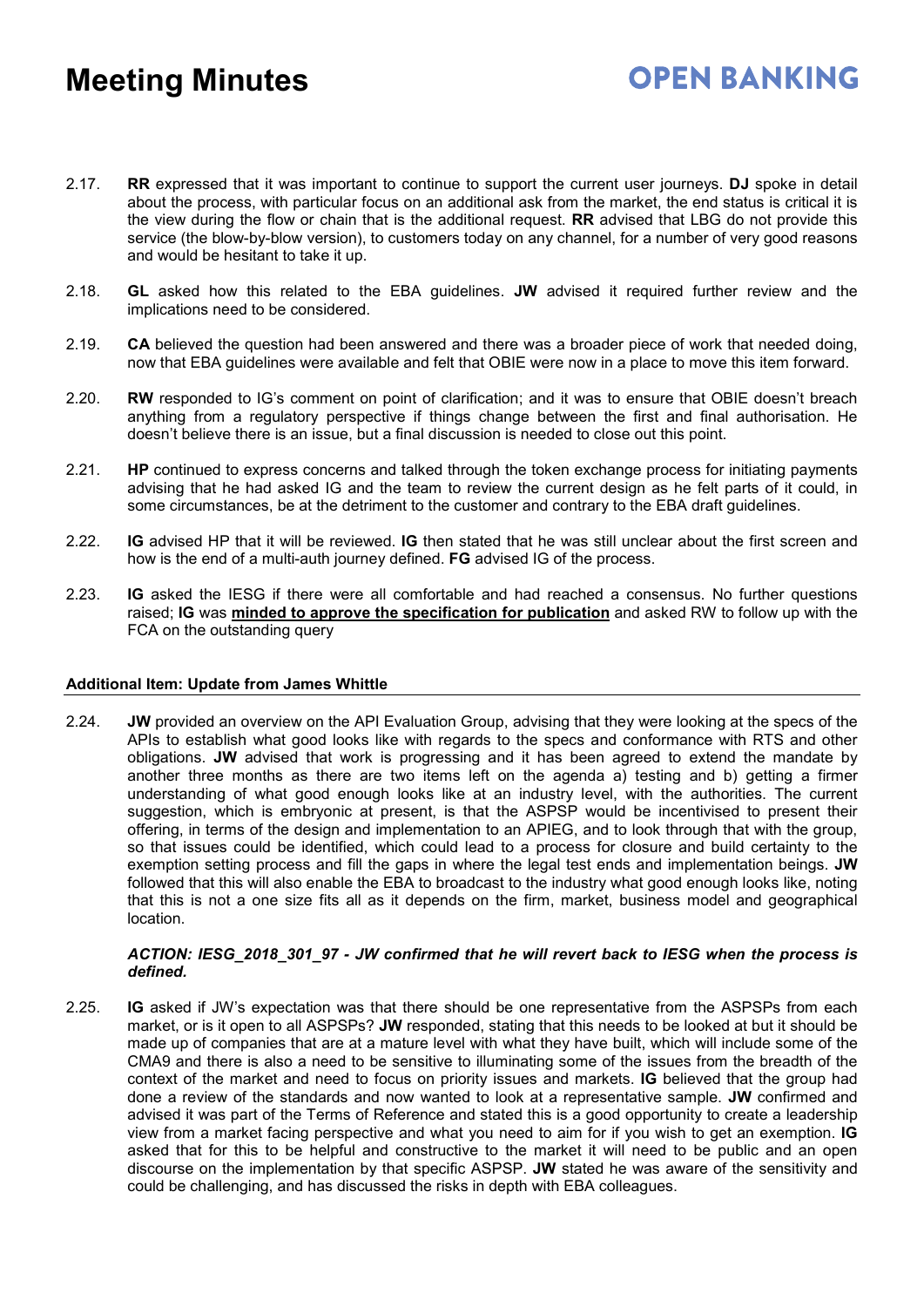2.26. **IG** asked where JW was with the review of the standards as he had not seen any outputs. **JW** advised that there were a number of different engagements with all of the main API initiatives in Europe, which OBIE had been involved with. **JW** confirmed that the EBA will publish the recommended functionalities as it is important to address where the market wants to go first, with the additional functionality beyond what is necessary just to comply with the law. He confirmed that the document would be available  $6<sup>th</sup>$  July.

**OPEN BANKING** 

- 2.27. **GL** asked if the EBA guidelines leant towards not having to share identifiable information. **JW** agreed this was an issue and was being discussed. **GL** advised there was an F-Data meeting and it was unanimously agreed that they would have to screen scrape that data.
- 2.28. **AL** asked that after the EBA had published the guidelines and opinion, the intention would be that they would comply with those guidelines and would follow up with the EBA in September. It was important to remember that this was a consultation process at present.
- 2.29. **GL** advised the IESG that there was a public hearing on the 25<sup>th</sup> July. **GL** advised the one lesson to draw from MRO was that any deviation from conformance to standards can lead to massive issues in complexity, time and cost and asked if the EWG produces the what good looks like, how do we get other outputs to conform to it. If a situation arises where everyone builds something that looks like it, from a functional perspective but isn't standardised, GL would rather have screen scraping than an API in the market that doesn't work for anybody.

### **2.c EWG A Update (P3, P4 and P19)**

**AA** advised that he, along with the Trustee had met with HMT and the CMA to discuss the action plan relating to P3 and P4. Given the timetable of making things happen, **AA** confirmed that Delivery should start the process based on these recommendations even though the final evaluation letter had not been circulated, however if there are any issues he asked the IESG let him know. **IG** confirmed the substance had not changed and the letter would be imminent. He asked if there were any concerns with this and none raised.

- 2.30. **AA** stated that it was important to meet the implementation timetable and within the work being done, the EBA opinion and guidelines being published are helpful, and would ensure the wording around the use of credentials is woven in.
- 2.31. **SW** asked if AA was going to change what the recommendations concluded. **AA** replied that the recommendations will be transferred into actions and become more specific using App-to-App as an example. **RR** strongly supported Decoupled, however asked if there was a standard requirement for Appto-App or was it something that banks asked for and may interpret in many different ways. **AA** advised he had discussed this with delivery and there is no need to change, but a final review on guidelines may be required.
- 2.32. **IG** stated there were a few stakeholder representations to be factored in and there was also the EBA guidelines coming through which cannot be ignored e.g. terminology needs to be aligned. **IG** also confirmed that items being mandated need to be reflected in the roadmap. **RR** asked what was going to be mandated. **IG** advised that App-to-App would become mandatory. **RR** said that in previous discussions this was not the case and that the Evaluation Report had not suggested it would be mandatory; it was highly concerning that Evaluation Criteria had been bypassed in entirety because technical measures weren't being mandated, but now the mandate is being imposed after the Evaluation is complete. **IG** advised that is was something that was currently being considered.
- 2.33. **GL** advised that from a TPP perspective this was a critical point because the authentication flows have been the big issue and if this is going to work or not, depends on which items are going to be mandated, so that there can be a level of conformity. **GL** observed the big tension point was that this has been described by all IESG members previously as "being in the competitive space" but the challenge comes when you look at the stats used for benchmarking and he believed it was now in the "anti-competitive space" because those that have good conformity to the OB guidelines are having consumed and competition from TPPs and those that aren't are not. **GL** stated he can quantify this statement and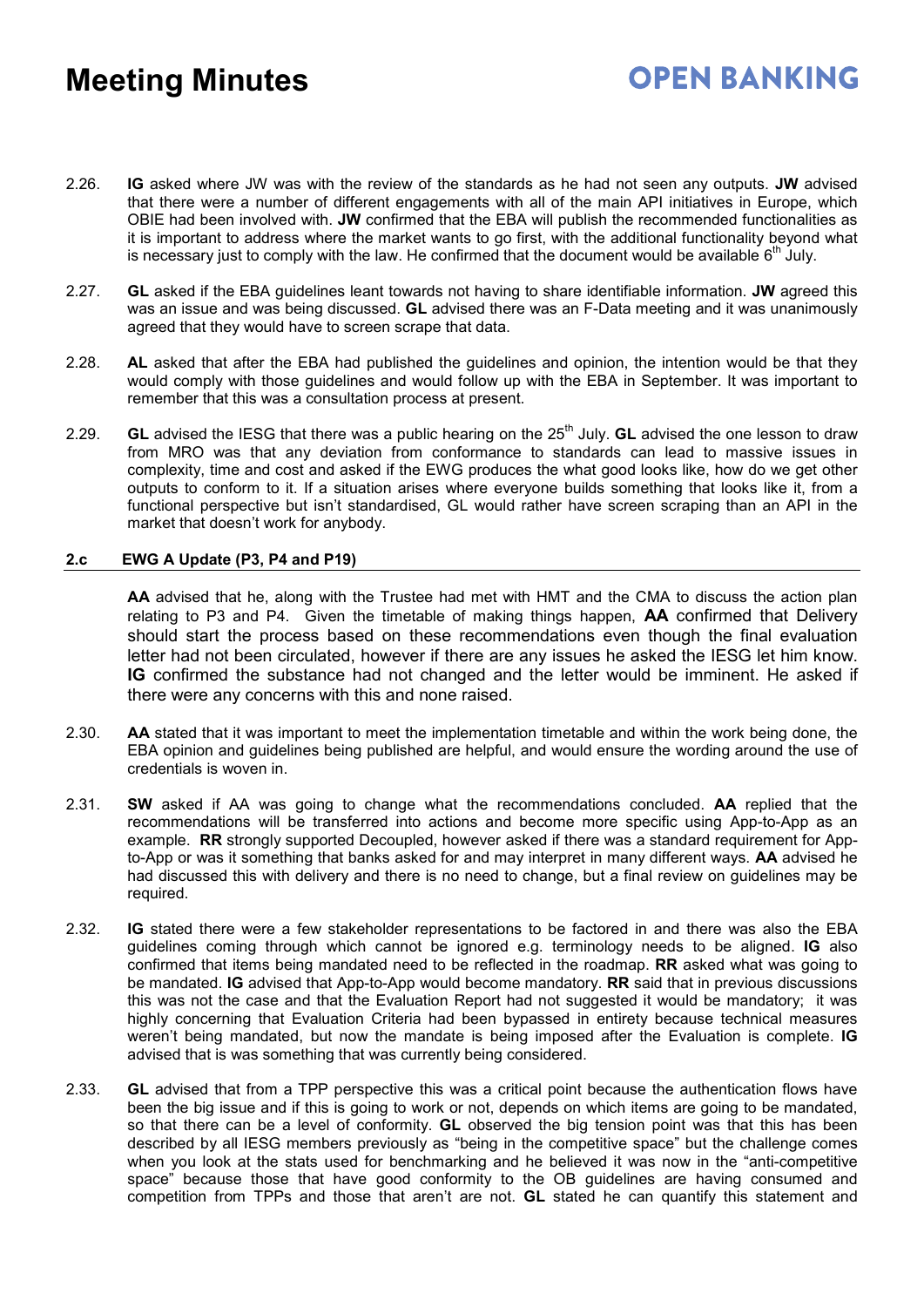appreciated that the CMA9 wants to be able to offer their own design to their customers, however this is having a profound effect on the TPPs ability to consume and get customers through the workflow.

- 2.34. **VH** responded that Danska wish to pursue App-to-App, but were uncomfortable around it being mandatory. **RR** also disagreed with the point about mandatory and cited the report references that it was a decision for ASPSPs, it had been through a consultation process, but that it was now earmarked as mandatory and that clearly makes a difference.
- 2.35. **IG** updated the IESG on the perspective that the CMA and the Trustee held, based on the recommendation from the consultation process. The Order provides them with a suite of powers to enable certain objectives to be achieved and it should be looked at in that context. **IG** stated that there may be items from the consultation process that the CMA/Trustee fundamentally disagrees with and it is currently being reviewed and could become mandatory for the CMA9.
- 2.36. **SW** asked IG about how this was going to be defined. **IG** responded that he was looking to tighten up the terminology to ensure clarity. **VH** asked when IG would be able to provide further updates. **IG** advised he would be meeting the CMA in the next few days to rationalise the recommendations, so that the letter of recommendation becomes part of the Order. **RR** asked if the papers will reflect that there has been no assessment of cost, proportionality or feasibility because up until recently it was at the discretion of the ASPSPs and suggested that during the evaluation process he would have liked to have seen more alternative ways of doing this, what the potential customer benefits are and the experiences of the CMA9 could have been included. **IG** advised that a process will be created to address those concerns.
- 2.37. **RH** commented that if it was going to be made mandatory, then the standards need to be something that all the TPPs are going to buy into, and he also had concerns that the implementation timelines would have to go beyond September.
- 2.38. **IG** finalised this point by advising the IESG that they could approach him informally to discuss further.
- 2.39. **BR** stated there would be an obligation on the Trustee to make a decision and talk to other stakeholders. **PM** stated that although not mandatory for non CMA9 it would have an impact on the market.

### **2.f Update to Agreed Arrangements Roadmap**

- 2.40. **IG** provided an update on the Roadmap, noting that Release 2 which is due in August cannot be complied with. The timeline needs updating, there was a Plan on a Page (PoaP) previously presented to IESG and IG has taken the feedback from that to the CMA for agreement. **IG** advised that one of the main reasons for its complexity is that some of CMA9 are asking to push back a few items, a lot of activity that needs to be delivered in September 2019 is being back ended and gives IG cause for concern, so to ensure an even spread, OBIE have suggested to bring forward a couple of items to balance out the back-ending of other items and wanted to the views of the IESG on this proposal.
- 2.41. **IG** shared some of the feedback: "Does Release 2 need to be 31st August?": **IG** agreed there was not an issue by pushing it out by one week and confirmed the OBIE will be providing self-attestation guidelines.
- 2.42. **RR** asked if the date of the 7th September had been agreed as the new date. **IG** agreed but wants to agree everything in one go.
- 2.43. **IG** advised that in order to spread the workload, OBIE wanted to bring forward the BCA/PCA pieces which were scheduled for September (B10 and B11 – international payments and BACS/Chaps respectively). **IG** confirmed he had received CMA9 feedback which stated that these were difficult ones to do and six months is going to be challenging. **GL** asked if PSD2 items were included. **IG** clarified that anything that is PSD2 and is related to BCA/PCA is both PSD2 and CMA Order. **GL** asked if it was correct to assume that these are in the Order and should have been delivered in January. **IG** responded no, as the standards were never created for January delivery. **BR** advised that the benchmark had moved and this is a starting point of what is in the Order/ Explanatory Note. The obligations on the CMA9 are contained in the plan.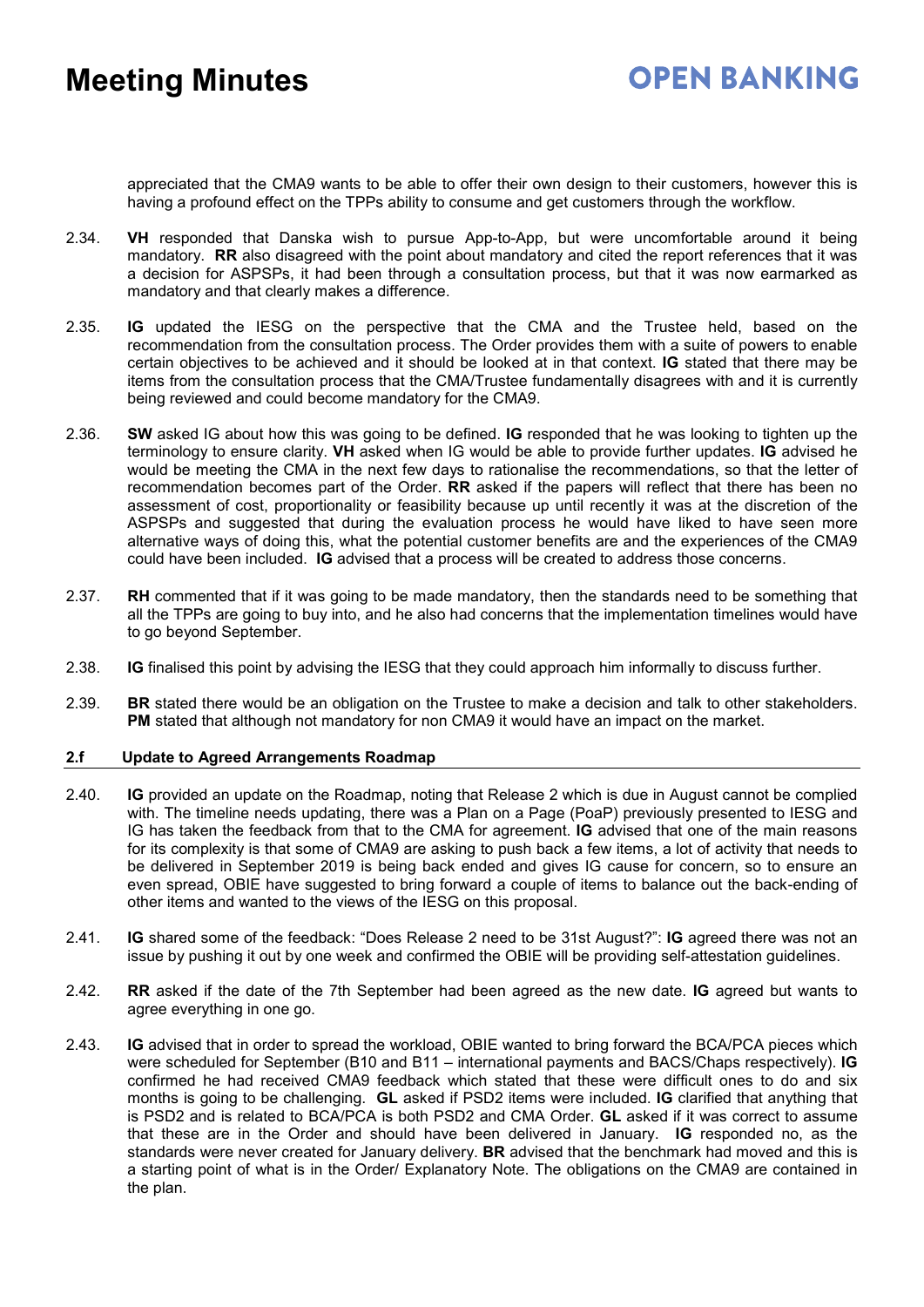## **OPEN BANKING**

- 2.44. **GL** believed that these were obligations for every ASPSP in Europe and was intrigued that timeline pushbacks were coming from the CMA9 who are a year ahead of everyone else. **HP** stated that HSBC and other firms are taking this very seriously as these obligations are critical to comply with UK law, just concerned that timelines set for obligations are realistic in terms of banks being able to meet them. **GL** advised that from a TPP perspective this was unworkable and too complicated.
- 2.45. **RR** advised that bringing these items forward (B10 and B11) is going to cause significant angst. **IG** stated he was recognised this and others had raised this matter too.
- 2.46. **IG** advised that outputs coming from the Evaluation Working Group's will produce a timeline which can overlay onto the plan. **IG** was concerned about how much can be delivered in September 2019.
- 2.47. **IG** then listed out the items that would move forward, from discussions in August/September 2019 and be part of the delivery: International Payments, Complex Domestic, Two Way Notification of Revocation, Trusted Beneficiaries, Variable Recurring Payments, Reverse Payments (currently in evaluation), plus the outcome of the evaluation of the Dashboard, Trigger events and matters around P19. **IG** stated it's important to remain receptive to all of this and he needs to be able to approach the CMA, confirming that the plan for September 2019 is going to be met. The CMA9 also need to be comfortable with the timeframes.
- 2.48. **SW** felt that it was uncoordinated, as some of the items would mean non-compliance with PSD2 and felt the plan was complicated to work out and un-coordinated. **IG** stated that is was about prioritising what was required for the Order, and not scheduling items for PSD2 before they are required and that it is good business practice to spread the delivery over a period of time.
- 2.49. **RR** observed that the right thing to do was to get the specs ready for August/September and allow six months to build, ready for March. However, he felt this was not the same as the Trustee requiring the CMA9 to do it for March. **RR** expressed his concern that it was putting a big workload on September, and the question in terms of delivery was: do the CMA9 want to be "GCSE children" or "undergraduates", he stated he would prefer the latter and it should be down the individual banks to manage their workload and it won't be helped by having an extra deadline, he also felt that it was more of a case of "I am going to going to make your life easier, by making it more difficult"
- 2.50. **CA** was broadly comfortable with the plan.
- 2.51. **IG** advised he was not trying to force deadlines, but he needs to be able to demonstrate to the CMA that as Trustee he is confident about the CMA9 delivery capabilities. **IG** stated that OBIE wants to ensure that the standards are ready across the board so that the CMA9 can implement in March. The second part of the question is what the CMA wants to do from the legal element.
- 2.52. **VH** asked what Release 3.1 is. **FR** advised that her understanding was that there were intermediate releases. **DB** advised that it would only be the case if there were a group of defects to fix.
- 2.53. **IG** stated he was a little confused around the CMA9 and the possible need to build fall-backs, is it a significant piece of work in terms of resources etc. If it's not commercially sensitive it would be good to have this discussed at IESG in the future. **IG** also asked the CMA9 about the requirement to build a testing environment which is not on the roadmap, should it be down to the individual companies or centrally.
- 2.54. **HP** confirmed HSBC happy to share with IG and the CMA, but not with the IESG because this is commercially sensitive and therefore inappropriate with competitors and other market participants represented within IESG. **BR** stated that as there is a legal obligation for the November timetable, any changes will need to be explained and it is important to collate that information. **IG** agreed and ensured that OBIE collates feedback on this item.
- 2.55. **GL** aired his concern on the roadmap prioritisations. There is evidence that delivery of Release 1 was not consistent and very mixed. From a TPP perspective, the prioritisation for the roadmap is now CMA9 constituent dependent. **GL** noted that P3 and P4 is on target for delivery for February 2019 and he was